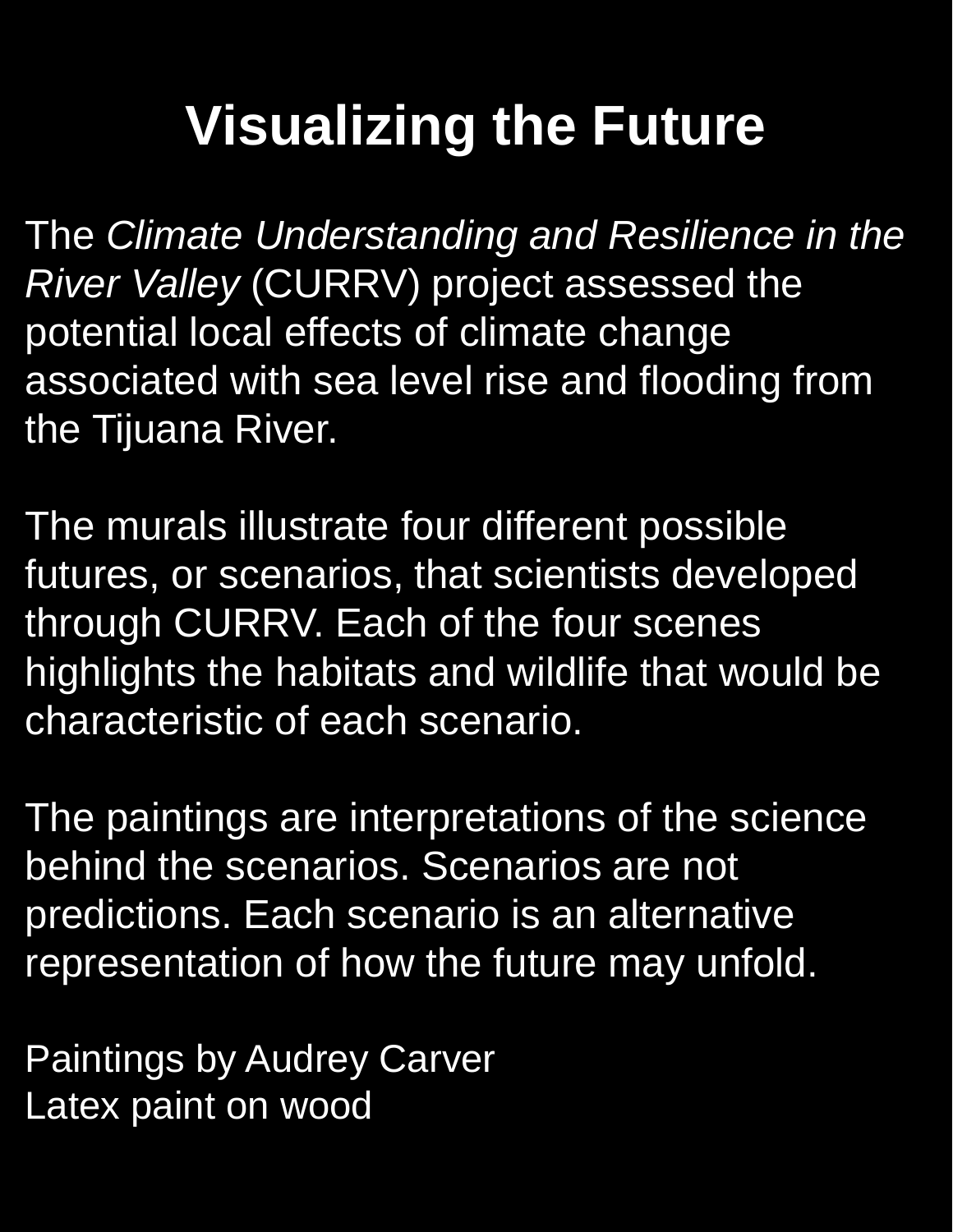### **Lake Tijuana**



River water and sediment collect behind a river mouth that is often closed. Under these conditions, a large pond forms. Freshwater marsh expands, supporting species such as cattails and ducks.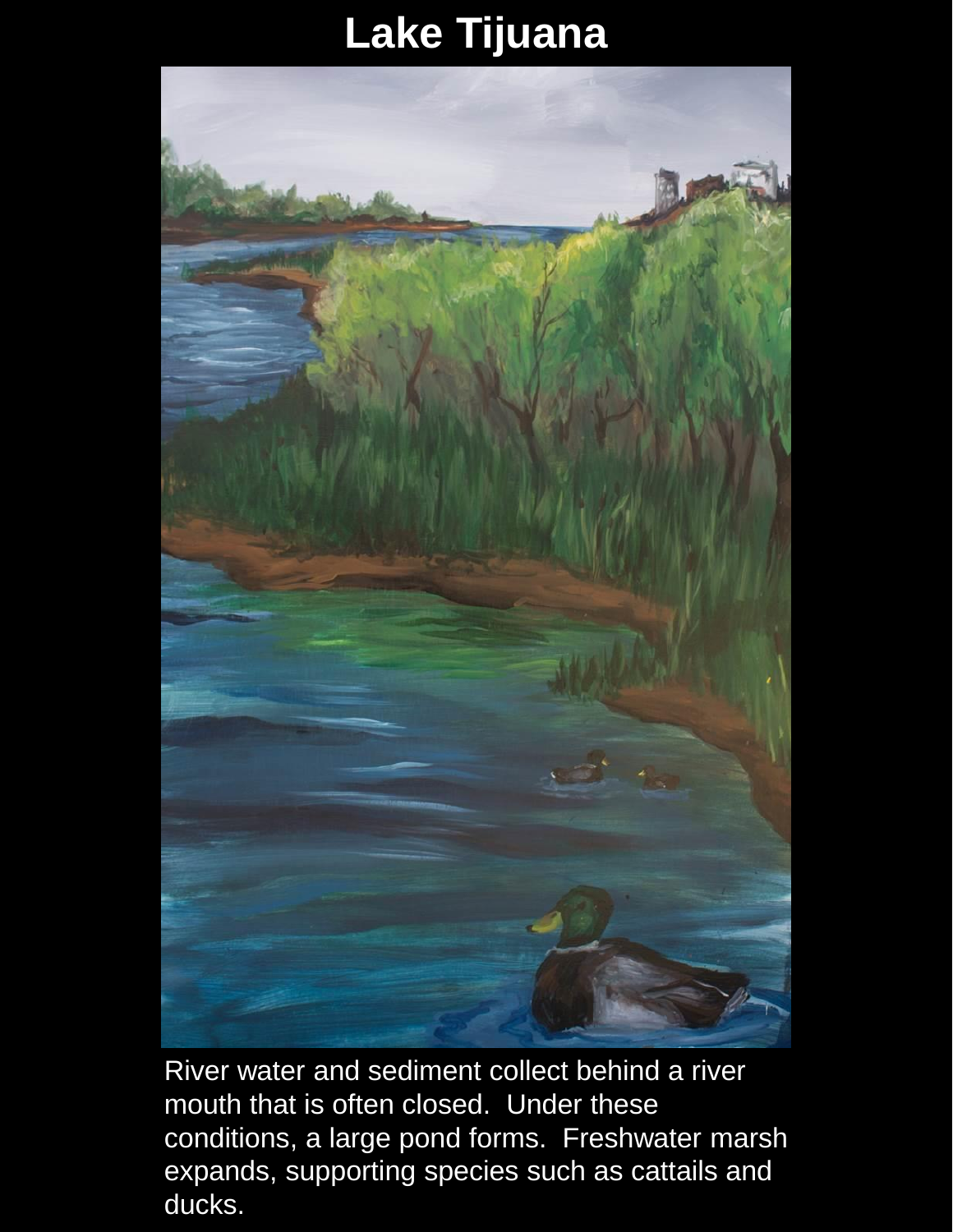## **The Sea Around Us**



Through an open river mouth, beaches and dunes expand as they are supplied with sediment and sand from the river and sea. Shorebirds thrive, as they nest on the beaches and feed in the open waters of the estuary.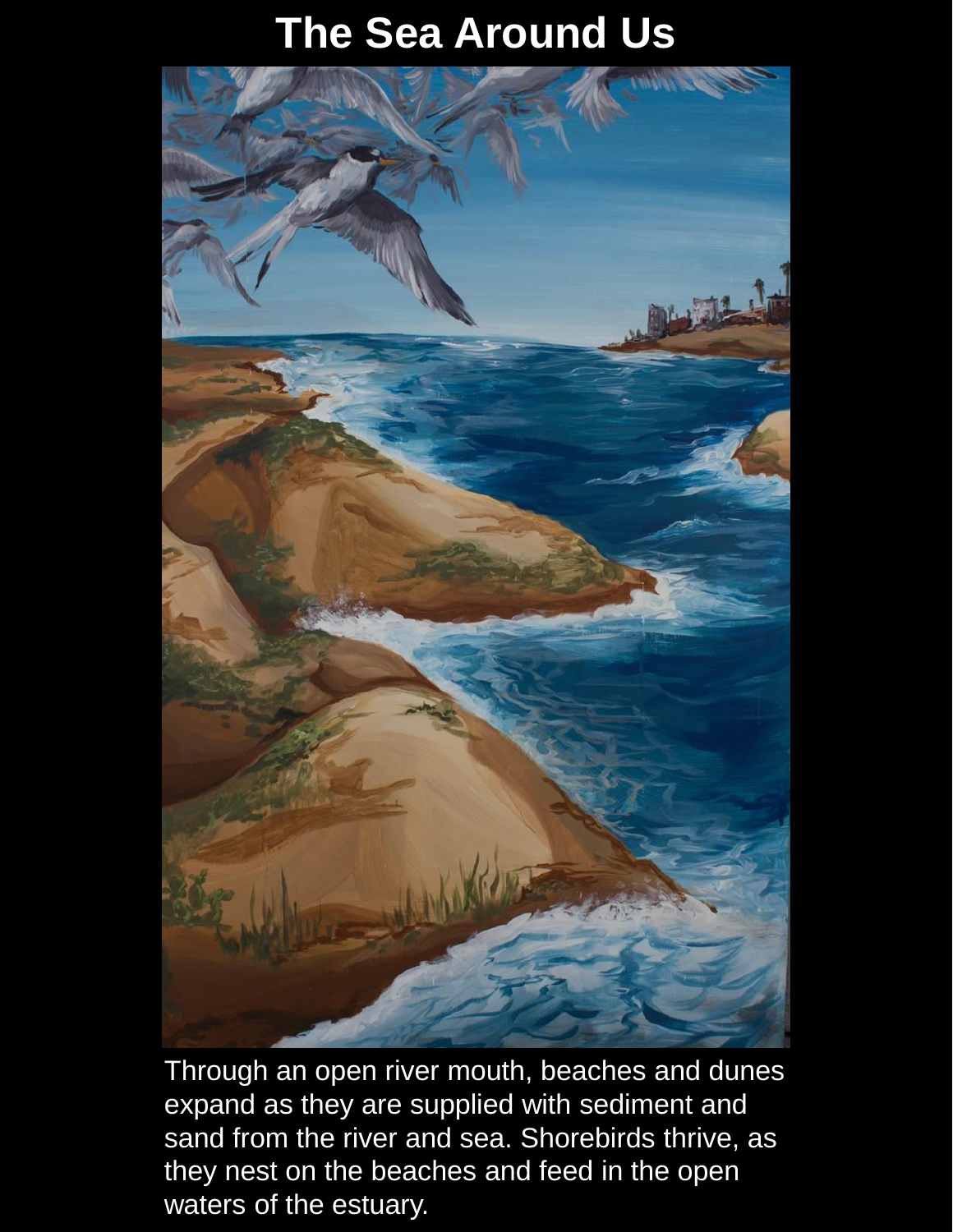#### **Salt of the Earth**



Over time, water that collects behind the closed river mouth evaporates. This leads to the expansion of salt flats. Salt flats, once historically common in the region, support shorebird feeding and nesting.